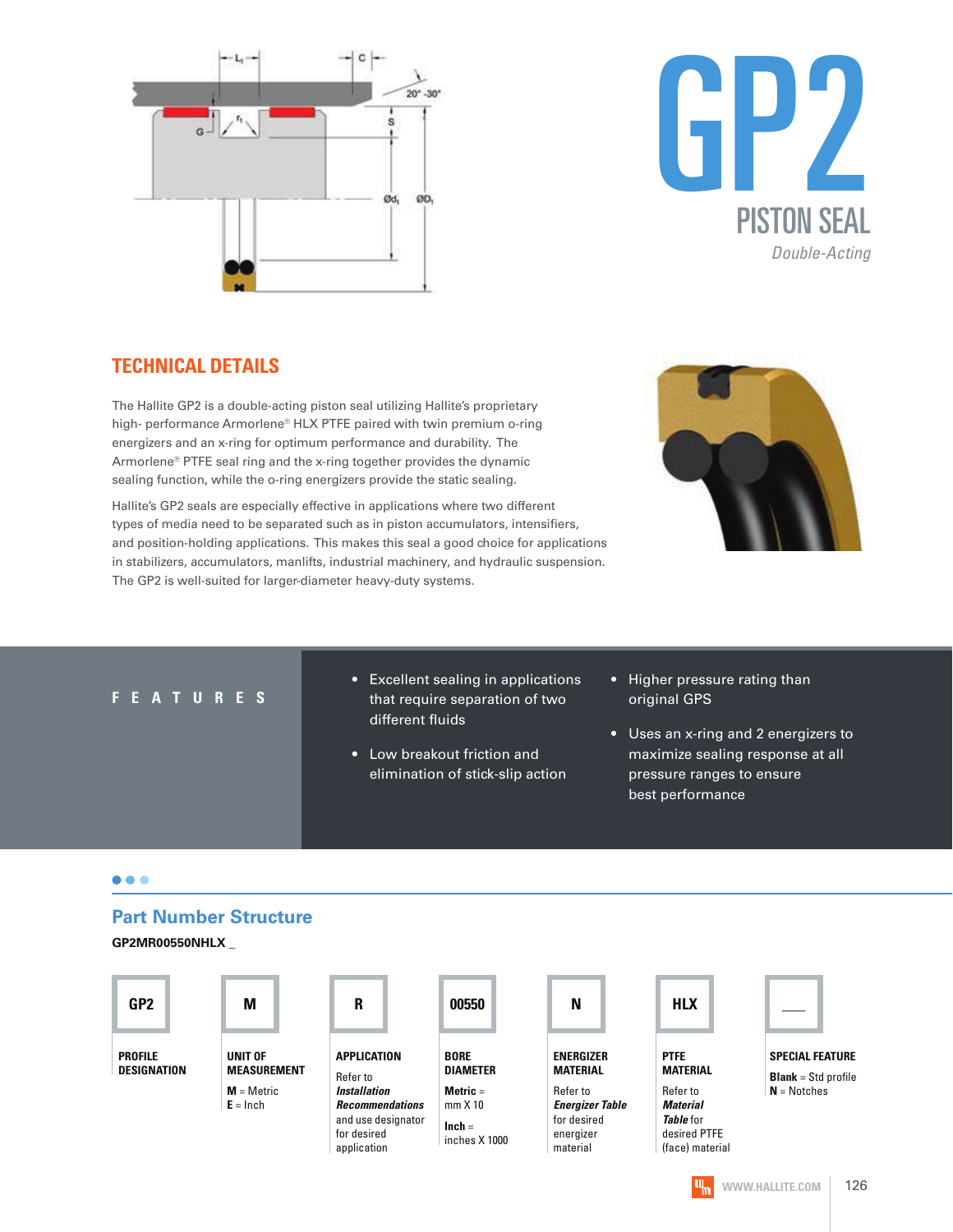**NOTE**

### **OPERATING CONDITIONS**

|                                   | metric         | inch                 |  |  |
|-----------------------------------|----------------|----------------------|--|--|
| <b>Maximum Speed</b>              | Up to 3.0m/sec | Up to 10.0ft/sec     |  |  |
| <b>Temperature Range*</b>         | -45 to 200°C   | -49 to $392^\circ$ F |  |  |
| <b>Maximum Dynamic Pressure**</b> | 600 bar        | 8700 psi             |  |  |

\*Dependent upon energizer used (NBR, FKM, etc.). \*\*For pressures above 300 bar (4350 psi), contact Hallite Engineering.

Data given are maximum values and can apply depending on specific application. Maximum ratings of temperature, pressure, or operating speeds are dependent on fluid medium, surface, gap value, and other variables such as dynamic or static service. Maximum values are not intended for use together at the same time, e.g. max temperature and max pressure. Please contact your Hallite technical representative for application support.

### **SURFACE FINISH RECOMMENDATIONS**

|                                             | metric             |                    |                   |                   | RMR*         |              |               |
|---------------------------------------------|--------------------|--------------------|-------------------|-------------------|--------------|--------------|---------------|
| <b>SURFACE ROUGHNESS</b>                    | <b>µMRA</b>        | <b>µMRZ</b>        | <b>µMRT</b>       | <b>µINRA</b>      | <b>µINRZ</b> | <b>µINRT</b> |               |
| <b>Dynamic Sealing Face ØD</b> <sub>1</sub> | $0.05 - 0.2$       | 1.3 <sub>max</sub> | 2 max             | $2 - 8$           | 52 max       | 78 max       |               |
| <b>Static Sealing Face Ød</b>               | 1.6 <sub>max</sub> | 7 max              | 10 <sub>max</sub> | 63 max            | $276$ max    | $394$ max    | $60\% - 90\%$ |
| <b>Static Housing Faces L1</b>              | 3.2 <sub>max</sub> | 10 <sub>max</sub>  | 16 max            | $125 \text{ max}$ | 394 max      | $630$ max    |               |

\*RMR is measured at a depth of 25% of the Rz value based upon a reference level (zero line) at 5% material/bearing area.

## **ENERGIZER AND X-RING TABLE**

| <b>ENERGIZER AND X-RING</b><br><b>MATERIAL (SHORE A)</b> | <b>ENERGIZER TYPE</b> | <b>ENERGIZER</b><br><b>DESIGNATION</b> | <b>ENERGIZER OPERATING</b><br><b>TEMPERATURE°C</b> | <b>ENERGIZER OPERATING</b><br><b>TEMPERATURE<sup>o</sup>F</b> |
|----------------------------------------------------------|-----------------------|----------------------------------------|----------------------------------------------------|---------------------------------------------------------------|
| <b>NBR - 70A</b>                                         | 0-Ring/X-Ring         | N                                      | $-30$ to $100^{\circ}$ C                           | $-22$ to $212^{\circ}F$                                       |
| NBR - 70A Low temp.                                      | 0-Ring/X-Ring         |                                        | -45 to 80°C                                        | -49 to 176 $\mathrm{^{\circ}F}$                               |
| <b>FKM - 75A</b>                                         | 0-Ring/X-Ring         | F                                      | $-10$ to 200 $^{\circ}$ C                          | 14 to 392°F                                                   |
| EPDM - 70A                                               | 0-Ring/X-Ring         | E                                      | -45 to 145°C                                       | -49 to 293 $\degree$ F                                        |
| <b>HNBR - 70A</b>                                        | 0-Ring/X-Ring         | H                                      | -25 to 150 $^{\circ}$ C                            | $-13$ to $302^{\circ}$ F                                      |
| <b>NBR - 90A</b>                                         | 0-Ring/X-Ring         | $\Omega$                               | -30 to 100 $^{\circ}$ C                            | $-22$ to $212^{\circ}F$                                       |
| <b>HNBR - 90A</b>                                        | 0-Ring/X-Ring         | U                                      | -25 to 150 $^{\circ}$ C                            | $-13$ to $302^{\circ}F$                                       |
| No O-Ring Energizers or X-Ring*                          |                       | X                                      |                                                    |                                                               |

\*Seal ratings are based upon capabilities of its matched material components. Hallite cannot rate seal performance when the seal is mixed with other manufacturers' energizers/components.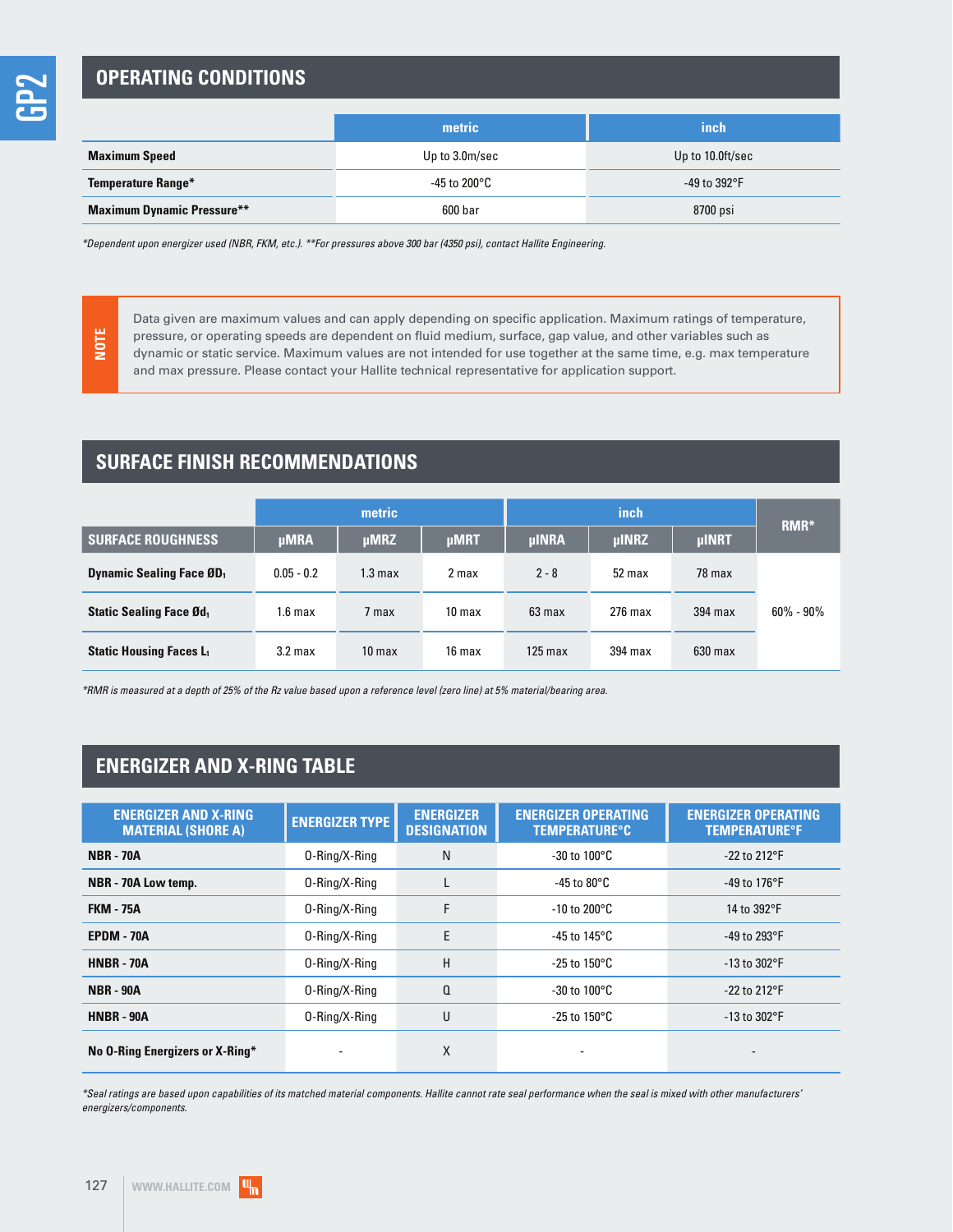| <b>MATERIALS</b>                                                                                                                                                                                                                                          |                                       |                                |                       |                                |                                |                                                                         |                                             |
|-----------------------------------------------------------------------------------------------------------------------------------------------------------------------------------------------------------------------------------------------------------|---------------------------------------|--------------------------------|-----------------------|--------------------------------|--------------------------------|-------------------------------------------------------------------------|---------------------------------------------|
| <b>MATERIAL FEATURES</b><br><b>AND APPLICATIONS</b>                                                                                                                                                                                                       | <b>FILLER</b>                         | <b>MATERIAL<br/>DESIGNATOR</b> | <b>COLOR</b>          | <b>TEMPERATURE<br/>RANGE°C</b> | <b>TEMPERATURE<br/>RANGE°F</b> | $\frac{c}{\Sigma}$<br><b>MUM DYNA</b><br>PRESSURE - BAR<br><b>MAXII</b> | <b>DYNAMIC</b><br>PRESSURE - PSI<br>MAXIMUM |
| <b>ARMORLENE<sup>®</sup> HLX</b><br>• Standard material for hydraulic applications<br>• High compressive strength<br>• Excellent extrusion resistance<br>• Extended wear resistance                                                                       | Special<br><b>Bronze</b><br>Compound  | <b>HLX</b>                     | Gold                  | -73 to 288 $^{\circ}$ C        | $-100$ to 550°F                | 500 bar                                                                 | 7250 psi                                    |
| <b>ARMORLENE<sup>®</sup> HLA</b><br>• Excellent in all hydraulic fluids<br>• Excellent wear resistance<br>• Excellent low-friction properties<br>• Good extrusion resistance                                                                              | Special<br><b>Mineral</b><br>Compound | <b>HLA</b>                     | Gray                  | $-73$ to 260 $^{\circ}$ C      | -100 to 500°F                  | 500 bar                                                                 | 7250 psi                                    |
| <b>ARMORLENE<sup>®</sup> HCF</b><br>• Excellent in lubricating and non-lubricating<br>hydraulic fluids (includes water)<br>w/o zinc content<br>• Not recommended for gas<br>sealing applications<br>• Not recommended for electrical<br>conductive fluids | Carbon<br><b>Fiber Filled</b>         | <b>HCF</b>                     | Gray/<br><b>Black</b> | -73 to 260°C                   | -100 to 500°F                  | 250 bar                                                                 | 3625 psi                                    |
| <b>ARMORLENE<sup>®</sup> 700</b><br>• Excellent in all hydraulic fluids<br>• Recommended for use with soft<br>mating surfaces<br>• Low friction and no stick-slip                                                                                         | Unfilled                              | 700                            | White                 | -184 to 204 $^{\circ}$ C       | -300 to 400°F                  | 200 <sub>bar</sub>                                                      | 2900 psi                                    |
| <b>ARMORLENE® 713</b><br>• High compressive strength<br>• Excellent extrusion resistance<br>• Excellent wear properties                                                                                                                                   | 60% Bronze<br>Content                 | 713                            | <b>Bronze</b>         | -73 to 288 $^{\circ}$ C        | $-100$ to 550°F                | 600 <sub>bar</sub>                                                      | 8700 psi                                    |

For other material options consult the Master Materials Index at the front of the catalog. If you do not find the material that you require, please contact your local Hallite sales office.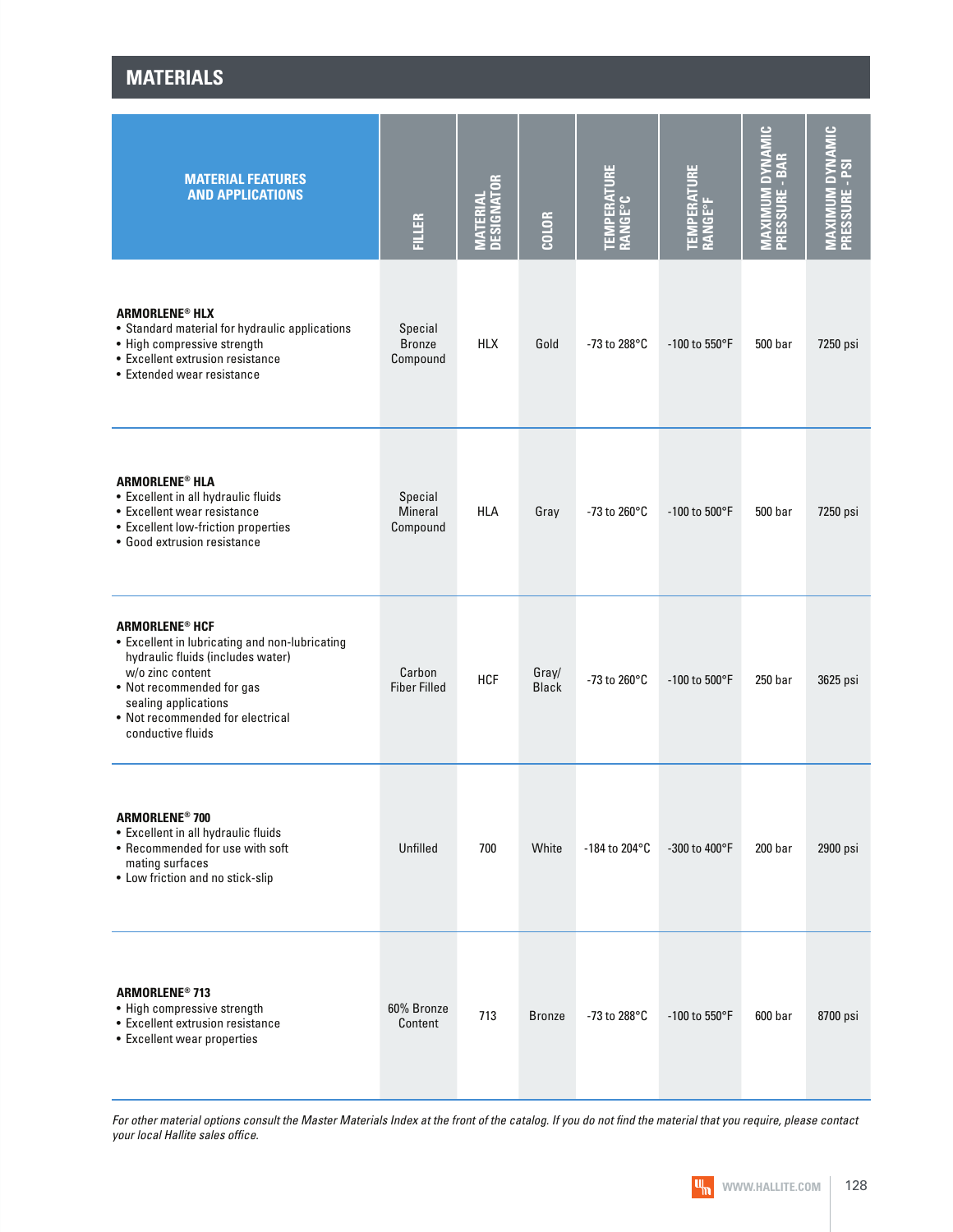

Applications with maximum radial clearance that are using nylon, phenolic, or PTFE bearings must ensure proper clearance in accordance with the bearing recommendations to avoid metal-to-metal contact. Please refer to Hallite Type 87, Type 506, and Type 533 Specification Sheets for this information.

### **INSTALLATION RECOMMENDATIONS**

| metric                               |                                             |                        |                     |                |         |                   |                                          |       |                                   |                            |        |
|--------------------------------------|---------------------------------------------|------------------------|---------------------|----------------|---------|-------------------|------------------------------------------|-------|-----------------------------------|----------------------------|--------|
| <b>BORE DIAMETER ØD, H9</b>          |                                             | <b>GROOVE DIAMETER</b> | <b>GROOVE WIDTH</b> | <b>RADIUS</b>  | CHAMFER | SECTION<br>GROOVE | ğ<br><b>RADIAL<br/>CLEARA<br/>G max*</b> |       | <b>SECTION</b><br>O-RING<br>CROSS | SECTION<br>X-RING<br>CROSS |        |
| <b>DIAMETER RANGE</b>                |                                             |                        |                     |                |         | S<br>$\mathbf{c}$ | Up to                                    | Up to | Up to                             |                            |        |
| <b>Standard Duty Application - R</b> | <b>Heavy Duty</b><br><b>Application - H</b> | $\mathfrak{gd}_1$ h9   | $L_1 + 0.2$         | r <sub>1</sub> |         |                   | 100 <sub>bar</sub>                       |       | 200 bar 300 bar                   | <b>O-Ring</b>              | X-Ring |
| $40.0 - 79.9$                        | $25.0 - 39.9$                               | $D_1 - 10.0$           | 6.3                 | 0.6            | 2.5     | 5.00              | 0.30                                     | 0.20  | 0.15                              | 2.62                       | 1.78   |
| $80.0 - 132.9$                       | $50.0 - 79.9$                               | $D_1 - 13.0$           | 8.3                 | 1.0            | 5       | 6.50              | 0.40                                     | 0.30  | 0.15                              | 3.53                       | 2.62   |
| 133.0 - 462.9                        | 100.0 - 132.9                               | $D_1 - 18.0$           | 12.3                | 1.3            | 7.5     | 9.00              | 0.40                                     | 0.30  | 0.20                              | 5.33                       | 3.53   |
| $463.0 - 700.0$                      | $425.0 - 462.9$                             | $D_1 - 31.0$           | 16.3                | 1.8            | 10      | 15.50             | 0.50                                     | 0.40  | 0.30                              | 6.99                       | 5.33   |

At pressure >300 bar use diameter tolerance H8/f7.

\*Radial Clearance G max. = maximum permissible gap all on one side using max. tube diameter and min. clearance diameter.

| inch                                 |                                             |                        |                     |                |                |                          |                        |                                    |                                    |                          |
|--------------------------------------|---------------------------------------------|------------------------|---------------------|----------------|----------------|--------------------------|------------------------|------------------------------------|------------------------------------|--------------------------|
| <b>BORE DIAMETER ØD, H9</b>          |                                             | <b>GROOVE DIAMETER</b> | <b>GROOVE WIDTH</b> | RADIUS         | <b>CHAMFER</b> | SECTION<br><b>GROOVE</b> | <u>ian</u><br>=<br>≩ ਹ | $\mathbf{G}$ max <sup>*</sup><br>É | SECTION<br><b>O-RING</b><br>CROSS: | SECTION<br><b>X-RING</b> |
| <b>DIAMETER RANGE</b>                |                                             | $\mathfrak{gd}_1$ h9   | $L_1 + 0.2$         |                | C              | S                        | Up to                  | <b>Up to</b>                       | $0 -$ Ring                         | X-Ring                   |
| <b>Standard Duty Application - R</b> | <b>Heavy Duty</b><br><b>Application - H</b> |                        |                     | r <sub>1</sub> |                |                          | <b>1500 psi</b>        | 4350 psi                           |                                    |                          |
| 1.500 - 2.999                        |                                             | $D_1 - 0.394$          | 0.248               | 0.005          | 2.500          | 5.000                    | 0.012                  | 0.009                              | 0.103                              | 0.070                    |
| $3.000 - 4.999$                      | $.500 - 2.999$                              | $D_1 - 0.512$          | 0.326               | 0.010          | 5.000          | 6.500                    | 0.013                  | 0.010                              | 0.139                              | 0.103                    |
| $5.000 - 11.999$                     | $3.000 - 4.999$                             | $D_1 - 0.709$          | 0.484               | 0.015          | 7.500          | 9.000                    | 0.014                  | 0.011                              | 0.210                              | 0.139                    |
| 12.000 - 26.999                      | $5.000 - 11.999$                            | $D_1 - 1.220$          | 0.642               | 0.015          | 10.000         | 15.500                   | 0.016                  | 0.013                              | 0.275                              | 0.210                    |

At pressure >4350 psi use diameter tolerance H8/f7.

\*Radial Clearance G max. = maximum permissible gap all on one side using max. tube diameter and min. clearance diameter.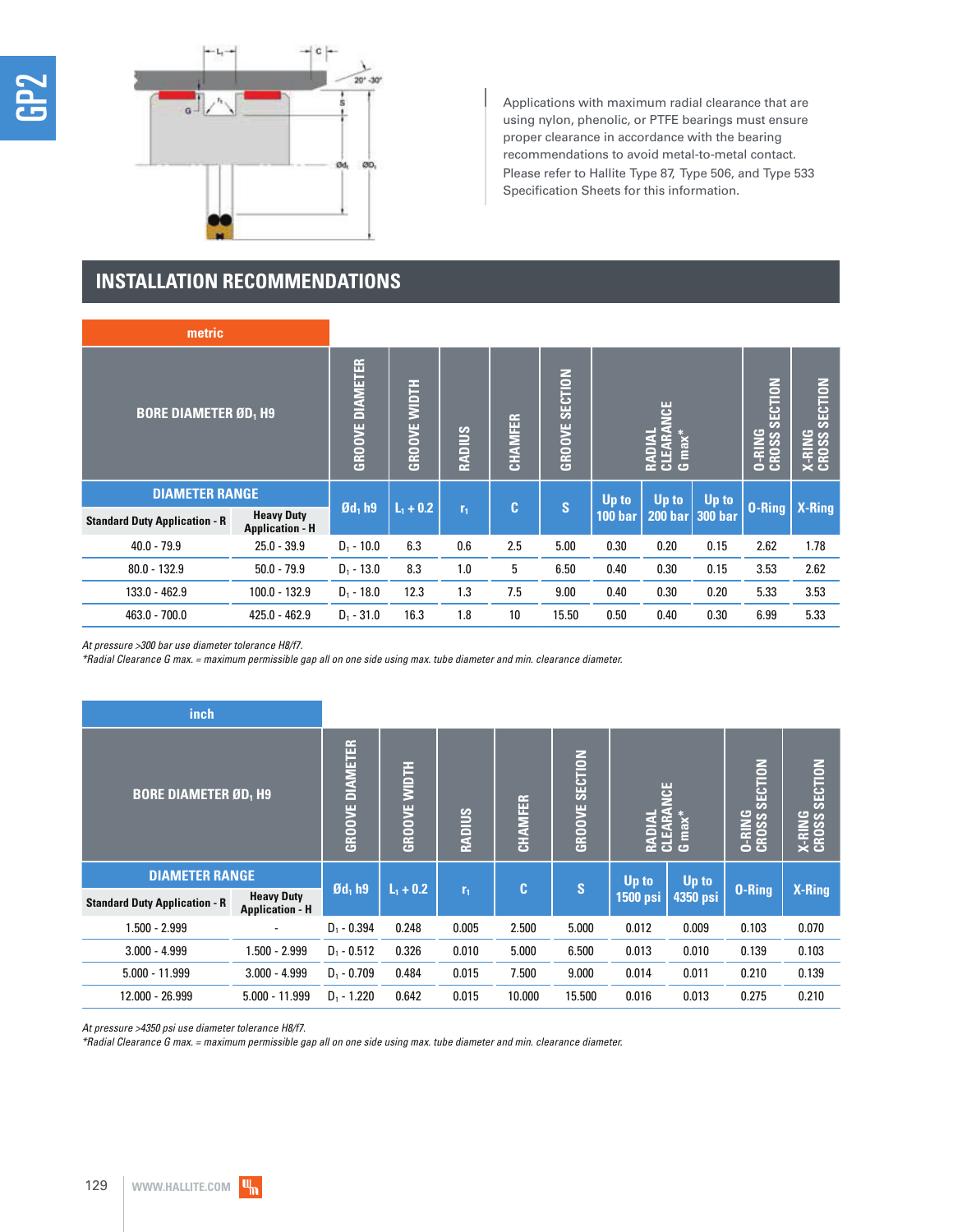

## **PART NUMBER RANGE (METRIC)\***

160.0 142.0 12.3 GP2MR01600\*\*\*\* 170.0 152.0 12.3 GP2MR01700\*\*\*\*



|                | metric          |             |                    |         | metric         |             |                                                                               |
|----------------|-----------------|-------------|--------------------|---------|----------------|-------------|-------------------------------------------------------------------------------|
| $\overline{a}$ | Ød <sub>1</sub> | E.          | <b>PART NUMBER</b> | ØD,     | Ød,            | z,          | <b>PART NUMBER</b>                                                            |
| <b>Tol. H9</b> | <b>Tol. H9</b>  | Tol. $+0.2$ |                    | Tol. H9 | <b>Tol. H9</b> | Tol. $+0.2$ |                                                                               |
| 40.0           | 30.0            | 6.3         | GP2MR00400****     | 180.0   | 162.0          | 12.3        | GP2MR01800 ****                                                               |
| 42.0           | 32.0            | 6.3         | GP2MR00420****     | 190.0   | 172.0          | 12.3        | GP2MR01900****                                                                |
| 45.0           | 35.0            | 6.3         | GP2MR00450****     | 200.0   | 182.0          | 12.3        | GP2MR02000****                                                                |
| 48.0           | 38.0            | 6.3         | GP2MR00480****     | 210.0   | 192.0          | 12.3        | GP2MR02100****                                                                |
| 50.0           | 40.0            | 6.3         | GP2MR00500****     | 220.0   | 202.0          | 12.3        | GP2MR02200****                                                                |
| 52.0           | 42.0            | 6.3         | GP2MR00520****     | 230.0   | 212.0          | 12.3        | GP2MR02300****                                                                |
| 55.0           | 45.0            | 6.3         | GP2MR00550****     | 240.0   | 222.0          | 12.3        | GP2MR02400****                                                                |
| 60.0           | 50.0            | 6.3         | GP2MR00600****     | 250.0   | 232.0          | 12.3        | GP2MR02500****                                                                |
| 63.0           | 53.0            | 6.3         | GP2MR00630****     | 280.0   | 262.0          | 12.3        | GP2MR02800 ****                                                               |
| 65.0           | 55.0            | 6.3         | GP2MR00650****     | 300.0   | 282.0          | 12.3        | GP2MR03000****                                                                |
| 70.0           | 60.0            | 6.3         | GP2MR00700****     | 320.0   | 302.0          | 12.3        | GP2MR03200****                                                                |
| 75.0           | 65.0            | 6.3         | GP2MR00750****     | 350.0   | 332.0          | 12.3        | GP2MR03500****                                                                |
| 80.0           | 67.0            | 8.3         | GP2MR00800****     | 400.0   | 382.0          | 12.3        | GP2MR04000****                                                                |
| 85.0           | 72.0            | 8.3         | GP2MR00850****     | 420.0   | 402.0          | 12.3        | GP2MR04200****                                                                |
| 90.0           | 77.0            | 8.3         | GP2MR00900****     | 450.0   | 432.0          | 12.3        | GP2MR04500****                                                                |
| 95.0           | 82.0            | 8.3         | GP2MR00950****     | 480.0   | 449.0          | 16.3        | GP2MR04800****                                                                |
| 100.0          | 87.0            | 8.3         | GP2MR01000****     | 500.0   | 469.0          | 16.3        | GP2MR05000****                                                                |
| 105.0          | 92.0            | 8.3         | GP2MR01050****     | 600.0   | 569.0          | 16.3        | GP2MR06000****                                                                |
| 110.0          | 97.0            | 8.3         | GP2MR01100****     | 700.0   | 669.0          | 16.3        | GP2MR07000****                                                                |
| 115.0          | 102.0           | 8.3         | GP2MR01150****     |         |                |             | *Please contact Hallite for custom sizes, material selection, or seal design. |
| 120.0          | 107.0           | 8.3         | GP2MR01200****     |         |                |             |                                                                               |
| 125.0          | 112.0           | 8.3         | GP2MR01250****     |         |                |             |                                                                               |
| 130.0          | 117.0           | 8.3         | GP2MR01300****     |         |                |             |                                                                               |
| 135.0          | 117.0           | 12.3        | GP2MR01350****     |         |                |             |                                                                               |
| 140.0          | 122.0           | 12.3        | GP2MR01400****     |         |                |             |                                                                               |
| 150.0          | 132.0           | 12.3        | GP2MR01500****     |         |                |             |                                                                               |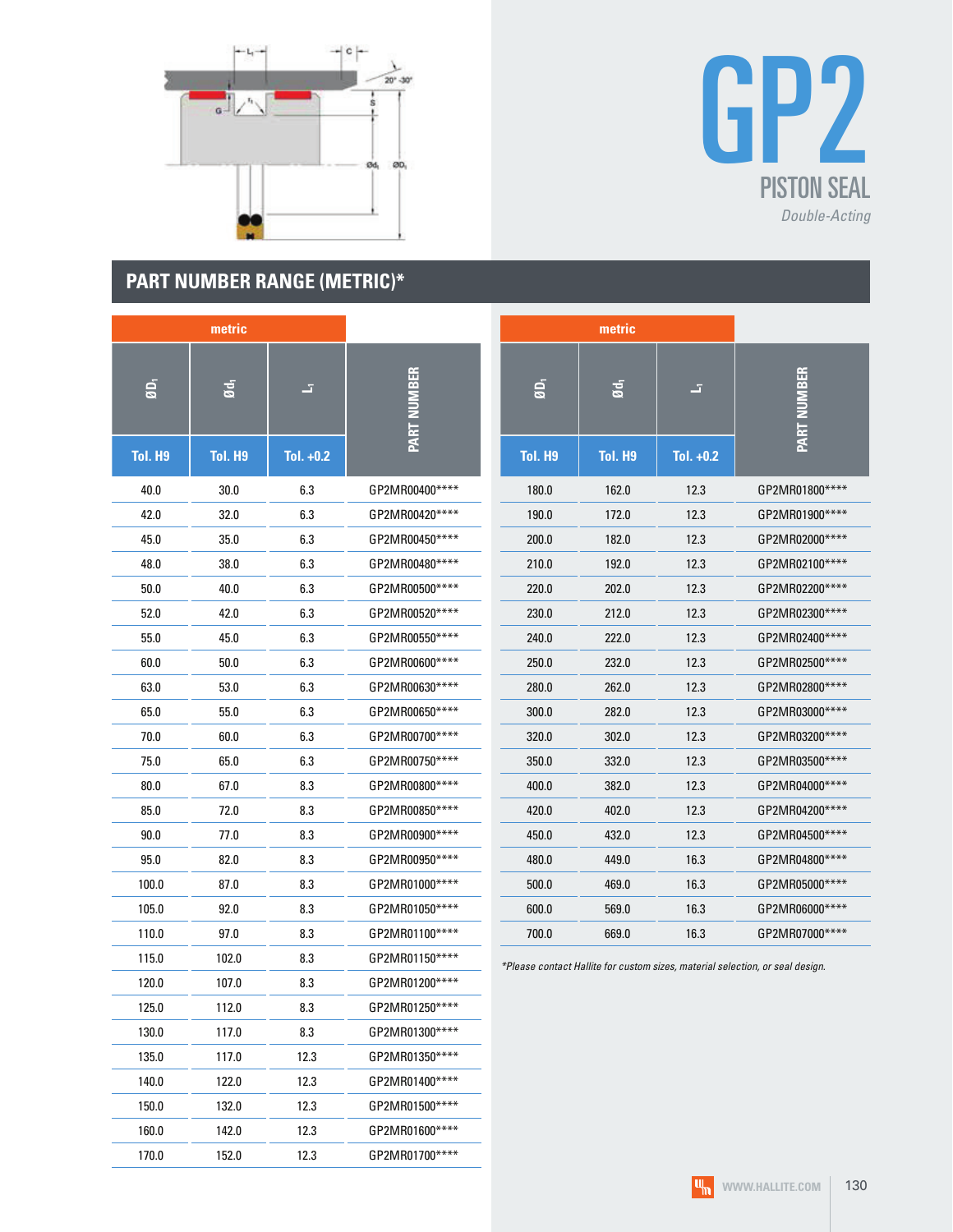



# **PART NUMBER RANGE (INCH)\***

|         | inches          |             |                    |                         | inches  |             |                    |
|---------|-----------------|-------------|--------------------|-------------------------|---------|-------------|--------------------|
| ØD,     | Ød <sub>1</sub> | E.          | <b>PART NUMBER</b> | $\overline{\mathbf{g}}$ | Ød,     | F.          | <b>PART NUMBER</b> |
| Tol. H9 | <b>Tol. H9</b>  | Tol. +0.008 |                    | <b>Tol. H9</b>          | Tol. H9 | Tol. +0.008 |                    |
| 1.500   | 1.106           | 0.248       | GP2ER01500****     | 4.500                   | 3.988   | 0.326       | GP2ER04500****     |
| 1.562   | 1.168           | 0.248       | GP2ER01562****     | 4.625                   | 4.113   | 0.326       | GP2ER04625****     |
| 1.625   | 1.231           | 0.248       | GP2ER01625****     | 4.750                   | 4.238   | 0.326       | GP2ER04750****     |
| 1.687   | 1.293           | 0.248       | GP2ER01687****     | 4.875                   | 4.363   | 0.326       | GP2ER04875****     |
| 1.750   | 1.356           | 0.248       | GP2ER01750****     | 5.000                   | 4.291   | 0.484       | GP2ER05000****     |
| 1.812   | 1.418           | 0.248       | GP2ER01812****     | 5.125                   | 4.416   | 0.484       | GP2ER05125****     |
| 1.875   | 1.481           | 0.248       | GP2ER01875****     | 5.250                   | 4.541   | 0.484       | GP2ER05250****     |
| 1.937   | 1.543           | 0.248       | GP2ER01937****     | 5.375                   | 4.666   | 0.484       | GP2ER05375****     |
| 2.000   | 1.606           | 0.248       | GP2ER02000****     | 5.500                   | 4.791   | 0.484       | GP2ER05500****     |
| 2.125   | 1.731           | 0.248       | GP2ER02125****     | 5.625                   | 4.916   | 0.484       | GP2ER05625****     |
| 2.250   | 1.856           | 0.248       | GP2ER02250****     | 5.750                   | 5.041   | 0.484       | GP2ER05750****     |
| 2.375   | 1.981           | 0.248       | GP2ER02375****     | 5.875                   | 5.166   | 0.484       | GP2ER05875 ****    |
| 2.500   | 2.106           | 0.248       | GP2ER02500****     | 6.000                   | 5.291   | 0.484       | GP2ER06000****     |
| 2.625   | 2.231           | 0.248       | GP2ER02625 ****    | 6.250                   | 5.541   | 0.484       | GP2ER06250****     |
| 2.750   | 2.356           | 0.248       | GP2ER02750****     | 6.500                   | 5.791   | 0.484       | GP2ER06500****     |
| 2.875   | 2.481           | 0.248       | GP2ER02875****     | 6.750                   | 6.041   | 0.484       | GP2ER06750****     |
| 3.000   | 2.488           | 0.326       | GP2ER03000****     | 7.000                   | 6.291   | 0.484       | GP2ER07000****     |
| 3.125   | 2.613           | 0.326       | GP2ER03125****     | 7.250                   | 6.541   | 0.484       | GP2ER07250****     |
| 3.250   | 2.738           | 0.326       | GP2ER03250****     | 7.500                   | 6.791   | 0.484       | GP2ER07500****     |
| 3.375   | 2.863           | 0.326       | GP2ER03375****     | 7.750                   | 7.041   | 0.484       | GP2ER07750****     |
| 3.500   | 2.988           | 0.326       | GP2ER03500****     | 8.000                   | 7.291   | 0.484       | GP2ER08000****     |
| 3.625   | 3.113           | 0.326       | GP2ER03625****     | 8.250                   | 7.541   | 0.484       | GP2ER08250****     |
| 3.750   | 3.238           | 0.326       | GP2ER03750****     | 8.500                   | 7.791   | 0.484       | GP2ER08500****     |
| 3.875   | 3.363           | 0.326       | GP2ER03875****     | 8.750                   | 8.041   | 0.484       | GP2ER08750****     |
| 4.000   | 3.488           | 0.326       | GP2ER04000****     | 9.000                   | 8.291   | 0.484       | GP2ER09000****     |
| 4.125   | 3.613           | 0.326       | GP2ER04125****     | 9.250                   | 8.541   | 0.484       | GP2ER09250****     |
| 4.250   | 3.738           | 0.326       | GP2ER04250****     | 9.500                   | 8.791   | 0.484       | GP2ER09500****     |
| 4.375   | 3.863           | 0.326       | GP2ER04375****     | 9.750                   | 9.041   | 0.484       | GP2ER09750****     |